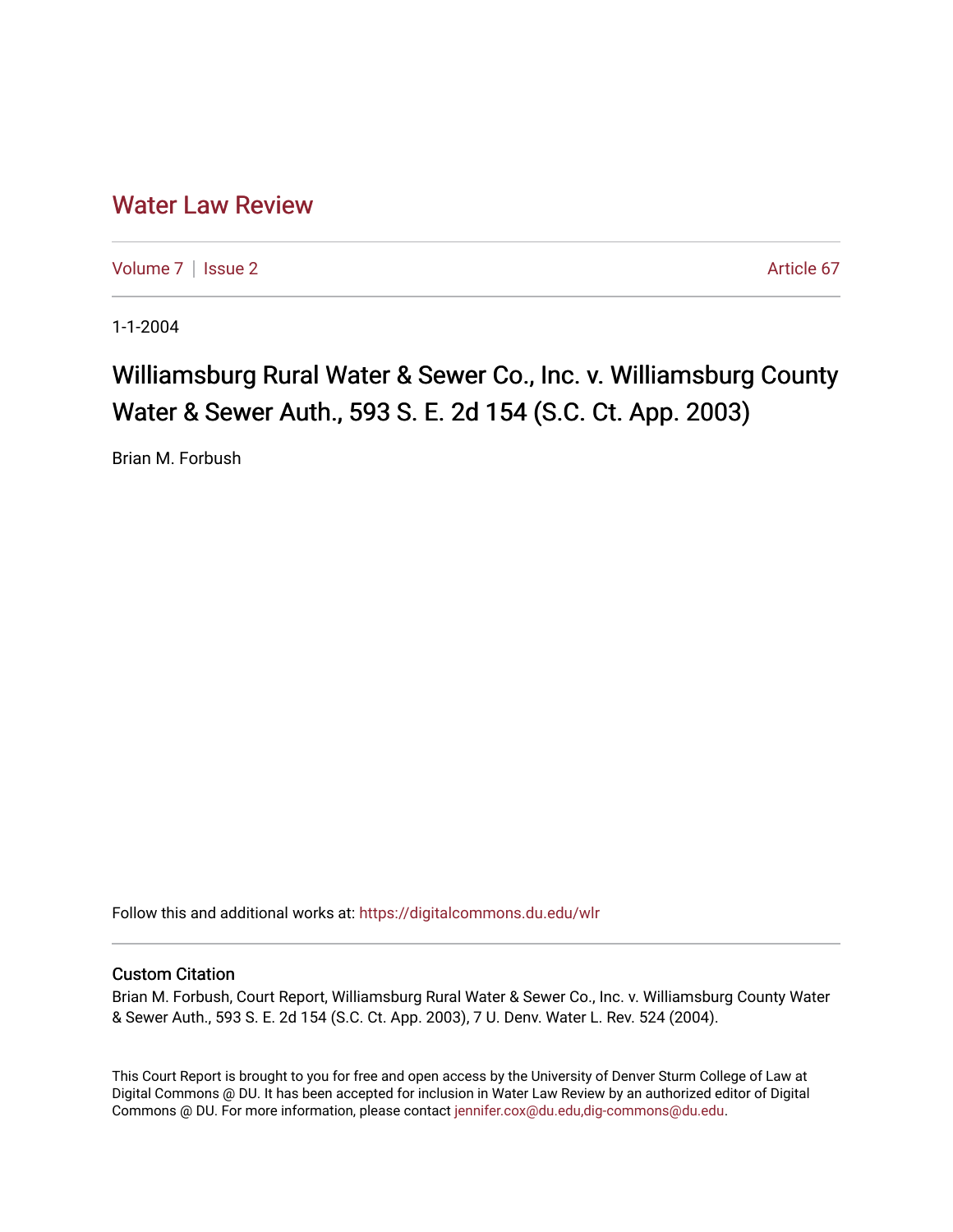("gpm") while the average well yield in a two-mile radius was 2.5 gpm and 5 to 7 gpm in Lucas County. The county previously approved the well and maintained a public record of its yield. Expenses to correct the yield exceeded \$18,000. After hearing the evidence, the trial court directed a verdict in favor of the Kiefers. The Witfoths appealed to the Ohio Court of Appeals.

On appeal, the court of appeals first considered whether the water system's low yield constituted a material problem or defect requiring disclosure. The court noted that the well functioned properly, was approved by the county, and was not substantially lower yielding than nearby wells. As such, no reasonable person could consider the water system a material problem or defect. Furthermore, although the low yield was inconvenient, the court noted judicious use of the well enabled the family to shower, wash clothes and wash dishes. Thus, the court held the Kiefers needed not disclose the low yield.

Next, the court of appeals considered whether the doctrine of caveat emptor precluded recovery for fraud. Under Ohio law, a buyer cannot recover damages where (1) the condition is discoverable upon reasonable inspection, (2) the purchaser had an opportunity to examine the premises, and (3) there is no fraud on the part of the seller. As to the first and second part of the test, the court noted the Wiffoths had full opportunity to inspect the property, a test existed to measure well yield, the Witfoths did not order such a test and the yield was public record. Accordingly, the court concluded no reasonable person could dispute the well yield was open and obvious and not misrepresented. As to the third part of the test, absence of fraud, the court considered whether nondisclosure amounted to fraudulent concealment. Again, the court noted the Kiefers did not actively misrepresent the well. Therefore, under the doctrine of caveat emptor precluded the Witfoths from recovering for fraud.

In sum, the court held no reasonable person could consider a water supply with low yield a material defect or problem. The court then held the Keifers had no obligation to disclose the low well yield and the nondisclosure did not constitute fraudulent concealment. Thus, the court affirmed the trial court's rulings.

*J Reid Bumgarner*

#### SOUTH CAROLINA

Williamsburg **Rural Water & Sewer Co., Inc. v. Williamsburg County Water & Sewer Auth., 593 S.E.2d** 154 **(S.C. Ct. App. 2003)** (holding that a county's constructive approval of a water and sewer service proposal submitted by a non-profit corporation grants only nonexclusive water and sewer service rights and that a county is immune from tort liability for non-intentional conduct which incidentally acts to depreciate the commercial value of the non-profit's non-exclusive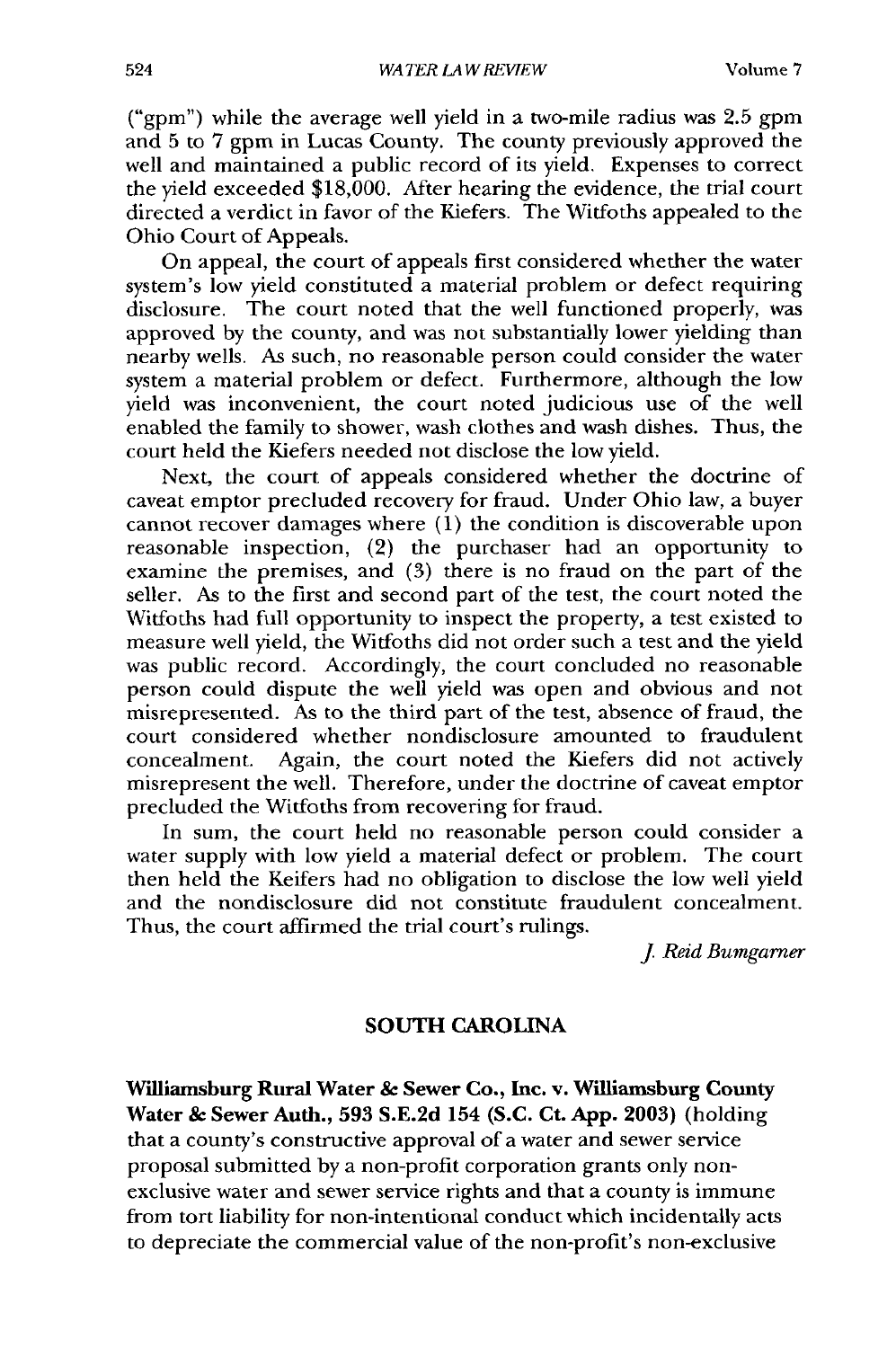water and sewer rights).

Williamsburg Water, a non-profit organization, filed an action against Williamsburg County, South Carolina, and its Water and Sewer Authority, along with the Town of Kingstree (collectively, the "County") in the Circuit Court of Williamsburg County. The catalyst for the suit occurred after Williamsburg Water submitted a proposal to provide water and sewer services to specific unincorporated areas of the County. After Williamsburg Water submitted the proposal, there were three public readings of a proposed franchise ordinance that would permit the county to expand its existing water and sewer services into the same areas that Williamsburg Water had previously proposed to serve. Approximately three months after the first public reading, the ordinance passed into law. The County subsequently applied for federal funding and solicited bids to construct a water system in the specific areas designated in the Williamsburg Water proposal.

Williamsburg Water filed suit seeking a determination that it possessed an exclusive right to provide water and sewer services to specified areas of the County. Additionally, Williamsburg Water claimed the County constructively approved its proposal to provide services because the County failed to properly deny its proposal as required by local law. Williamsburg Water further claimed that the County hampered its ability to secure federal funding for the proposal when the County expanded its own water and sewer services into the same areas that Williamsburg Water had already obtained the right to serve. Next, Williamsburg Water sought damages in tort alleging gross negligence occurred when the County took measures to provide water and sewer services to the areas previously designated in Williamsburg Water's approved plan. Finally, Williamsburg Water claimed that it was exempt from the County's franchise ordinance as a bona fide water/sewer system defined by the ordinance.

Williamsburg Water and the County each moved for summary judgment. The trial court granted summary judgment to the County and found that Williamsburg Water had only a non-exclusive right to provide water and sewer service to the specified areas. Also ruling for the County, the trial court held that the County was immune from Williamsburg Water's tort claim under the South Carolina Tort Claims Act. However, the trial court found that there was a "general issue of material fact as to whether Williamsburg Water was exempt from the County's franchise ordinance." Williamsburg Water appealed the trial court's summary judgment rulings to the Court of Appeals of South Carolina.

The first issue identified by the court was whether Williamsburg Water's right to provide water and sewer services in the County was an exclusive right that would have blocked the County from granting future franchises within the specified areas. The court affirmed the decision of the trial court and concluded that though Williamsburg